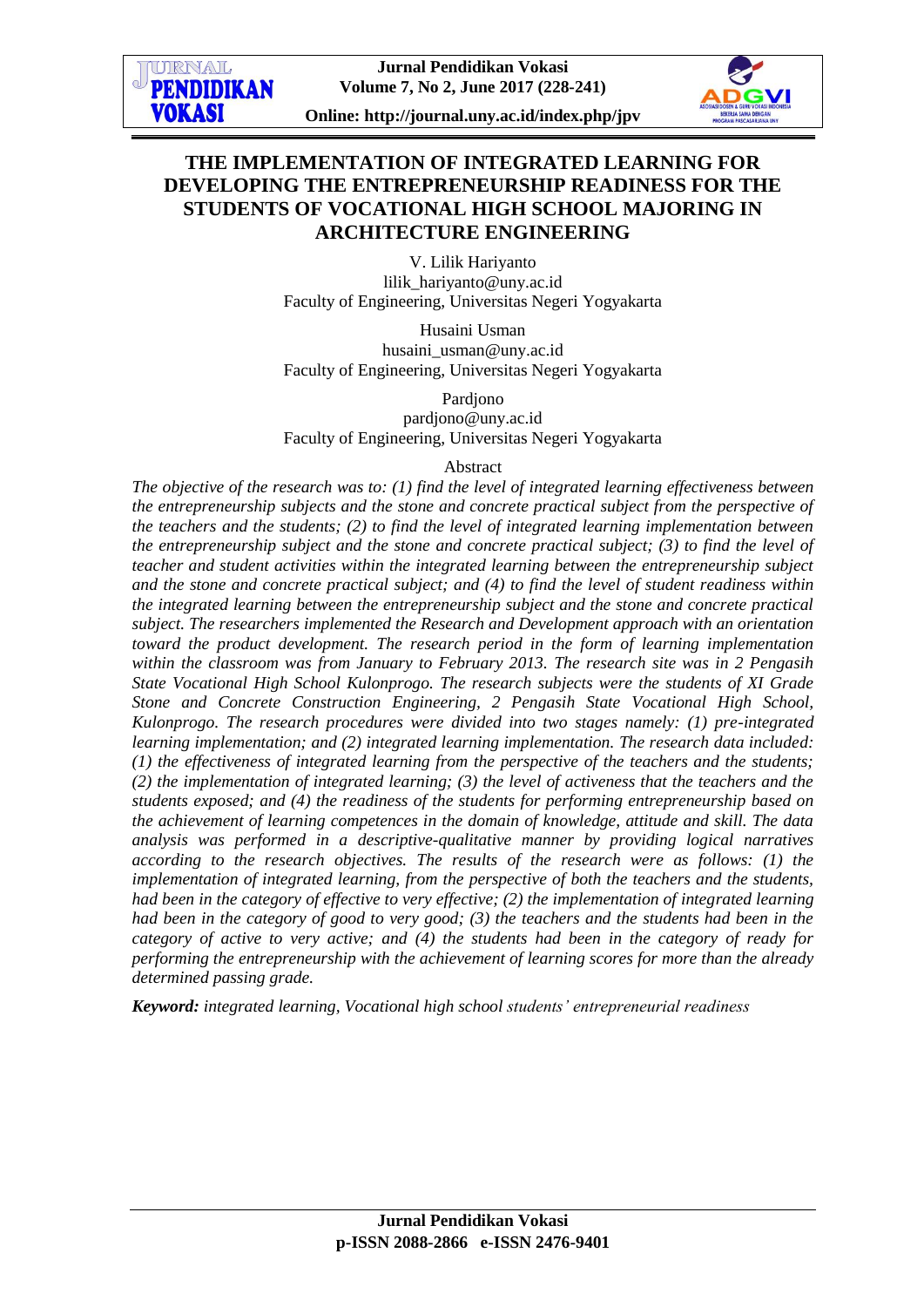### **INTRODUCTION**

The development of entrepreneurship readiness for the learning participants in Indonesia by means of educational world had been an urgent needs; meanwhile, the embryo of independent entrepreneurship as a side job for the learning participants had been widely spread in many regions. There had been many students and university students who would like to start a new business although their business was a small-scale one. in addition, the entrepreneurship seminars increasingly held anywhere also encouraged the atmosphere of independent entrepreneurship efforts. Interestingly, educational institutions the learning participants' center of training started to pay attention to the appearing spirit of entrepreneurship among their students; these institutions started to encourage the entrepreneurship spirit among their students. One of the potential site that should be encouraged was the school/the campus. There had been countless human resources educated and graduated from the site but not all of them were lucky. Honestly, most of graduates still had orientation toward the job-searching activities. There were very few graduates who had strong willingness to start a business and to open a new worksite (Khasali, 2010). Moreover, the efforts of encouraging the independent entrepreneurship itself were not apart of the government programs in encouraging both the local and the national economic growth. Ideally, the number of independent entrepreneurship in minimum should be 2% of the total population. On the other hand, until 2009 the percentage of independent entrepreneurship was below 0.18%; in other words, the percentage of independent entrepreneurship was still below the ideal proportion. The unideal proportion, certainly, encouraged the government altogether with the private institutions to implement the programs of creative industry.

From the educational institutions themselves, the entrepreneurship program for the students had been improved continuously. The government had issued the Instruction of the President of Republic Indonesia Number 4 Year 1995 (Presiden Republik Indonesia, 1995) regarding the "national movement of socializing and empowering entrepreneurship." Then, the presidential instruction was

followed up by the Department of National Education (now the Ministry of National Education) through the launching of entrepreneurship development programs in the form of educational and activity packages for the students of vocational high school and the university students. The government through the Department of Cooperation and Small-and-Moderate Scale Business had also launched the "*Getuk Nasional*" (*Gerakan Tunas Kewirausahaan Nasional* or the Movement of National Entrepreneurship Pioneer) program for the students of Senior High School and the university students. The program was the deliverance of entrepreneurship spirit in an early period for the students in specific and the beginners in general who would start a new entrepreneurship effort (Ali in Murtini, 2009, p. 7), and was the form of the government's attention toward the high rate of unemployment in the educated people especially in the senior high school and university graduates.

The situation was caused by the fact that the implementation of the syllabus in the productive subjects and the entrepreneurial subjects in the Vocational High School had been implemented separately whereas the characteristics of both subjects were very similar and both of the subjects might be integrated in the learning aspects within the domain of knowledge, attitude and skill in an actual manner.

On the other hand, the learning participants' success in the learning process was not determined by the cleverness that they possessed; instead, their success was determined by the other factors. The level of cleverness only contributed 20%-30% of their success in the learning process; the rest of the portion was determined by the soft skills (Santoso, 2009). Soft skills were the a group of attitudes and capabilities that one demanded in order to be effective in performing the job and improving himself or herself (Leung, 2008, p. 1).

The development of entrepreneurship ability in the learning participants would be optimal if the soft skills would be included within the process of the development. Soft skills were the key to the success and, in this case, the soft skills included leadership, decision taking, conflict resolution, communication, creativity and presentation capability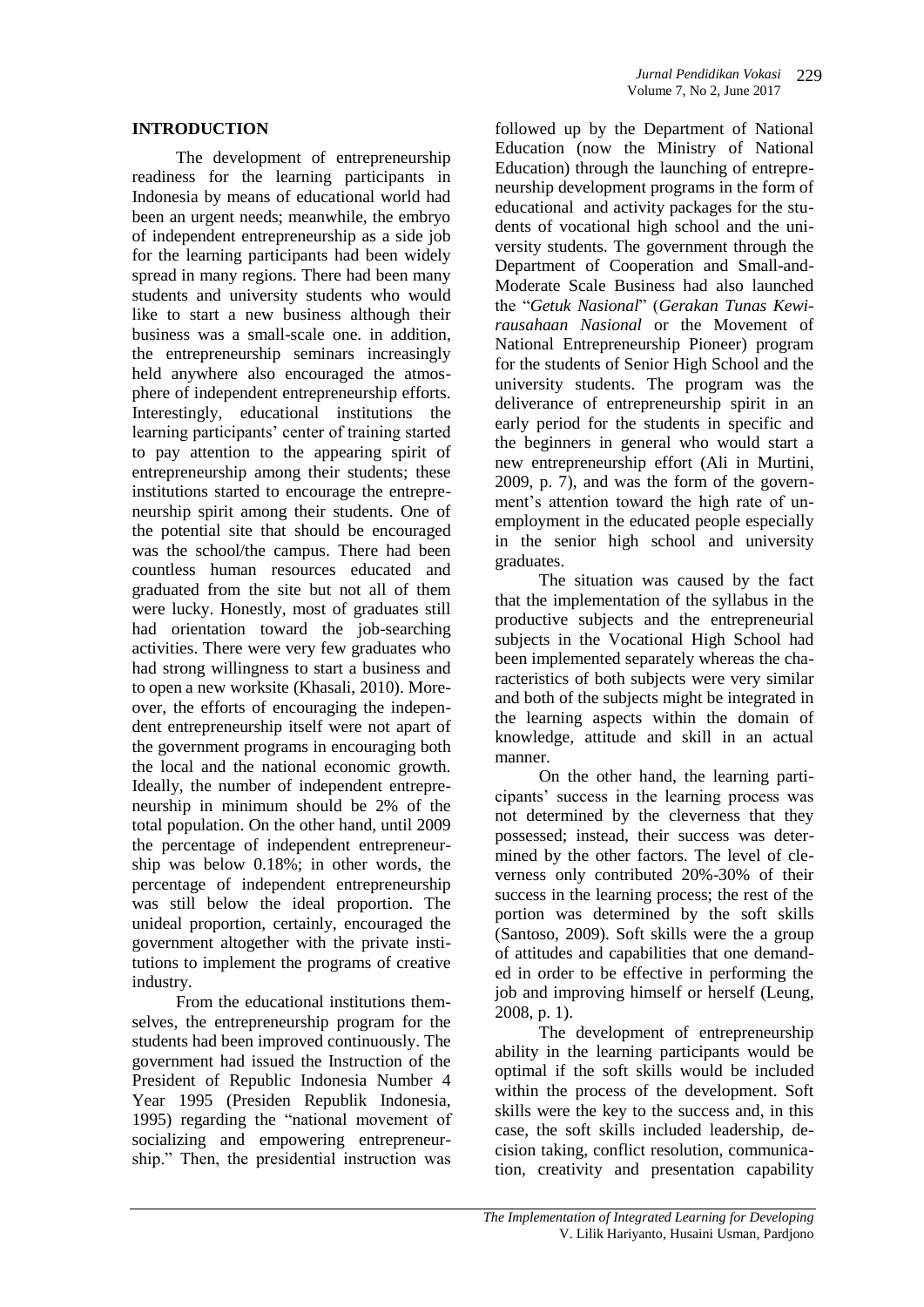(Kaipa & Milus, 2005, pp. 5–6). Thereby, the graduate candidates would have sufficient capability so that they would not be confused when they had to enter the market as the actors of entrepreneurship efforts.

The graduates of Vocational High School had opportunities for the entrepreneurship efforts; unfortunately, they had not found these opportunities because they had not been prepared to the entrepreneurs. Therefore, the students should be aware that "the graduates who had the capability of job seacrhing should move to the domain of job-field creating."

In the research, the integrated learning that the researchers referred to was a collaborative learning between the Entrepreneurship Subject and the Productive Subject of Stone and Concrete Construction for the students of Vocational High School majoring in Architecture Engineering. Then, the entrepreneurship readiness was the achievement of learning process that included: (1) the knowledge competence in the domain of productive practice; (2) the knowledge competence in the domain of entrepreneurship; (3) the attitude competence; and (4) the practicality competence in the domain of productive practice.

There had been multiple ways to implement the integration of entrepreneurial education in the vocational high schools. The Ministry of National Education (2010) proposed that the process of integration within the entrepreneurial education should not be implemented by creating new curriculum; instead, the entrepreneurial education might be included to the components of the curriculum.

There had been many entrepreneurial values that might be embedded to the students in all subjects contained within the curriculum. However, not all of the subjects should embed the entrepreneurial values to the students especially the ones that had similar intensity because the embedding would be a heavy burden for the students, the teachers, the schools and the related elements. Therefore, the embedding of entrepreneurial values should be given to the subjects that had similar characteristics to the objectives of the entrepreneurial values embedding to the students. The embedding should be done stage by stage by selecting a number of main values as the starting for the embedding of the other

entrepreneurial values. Then, the main entrepreneurial values would be integrated to one of the related subjects. The subjects that had been the target of the integration should focus only on the embedding of certain entrepreneurial values that were similar to the characteristics of the related subjects. According to the Ministry of National Education (2010, pp. 58–59), the main entrepreneurial values that might be integrated were as follows: (1) independent; (2) creative; (3) risk-taking; (4) leadership; (5) action-oriented; and (6) hardworking.

The integrated learning enabled the students to be involved directly; furthermore, the teachers might motivate the students to achieve the learning objectives optimally and might stimulate the students to find the development of the learning materials in order to be studied for the next meeting. Thereby, the integrated learning emphasized on the mastery of soft skills and on the mastery of hard skills within unity of curriculum. Drake (2007, p. 27) stated that the integrated curriculum was intended to create a curriculum that should be in accordance with the learning demand. The integration-based curriculum was intended to form the term know, do and be (Drake, 2007, p. 7). The term know had an orientation to the big idea and the big understanding, the term do had an orientation to the big skills, the term be had an orientation to the attitude, belief and behavior building. The relation between the three terms (know, do and be) and the integrated learning was that the element of know, do and be might be achieved synergically.

The universal concept of an integrated curriculum was a learning proposition in the framework of the term big idea. The statement also showed the high degree of learning proposition in the framework of the term know. On the other hand, the learning essence that might be generalized was an understanding in the framework of the term big understanding. The concept also implied that the learning understanding might be preserved continuously as a results of the learning process that had passed. The general skills that the students learned were a group of big skills. Such situation described that teaching was one of the activities that formed the students' capabilities from the ongoing learn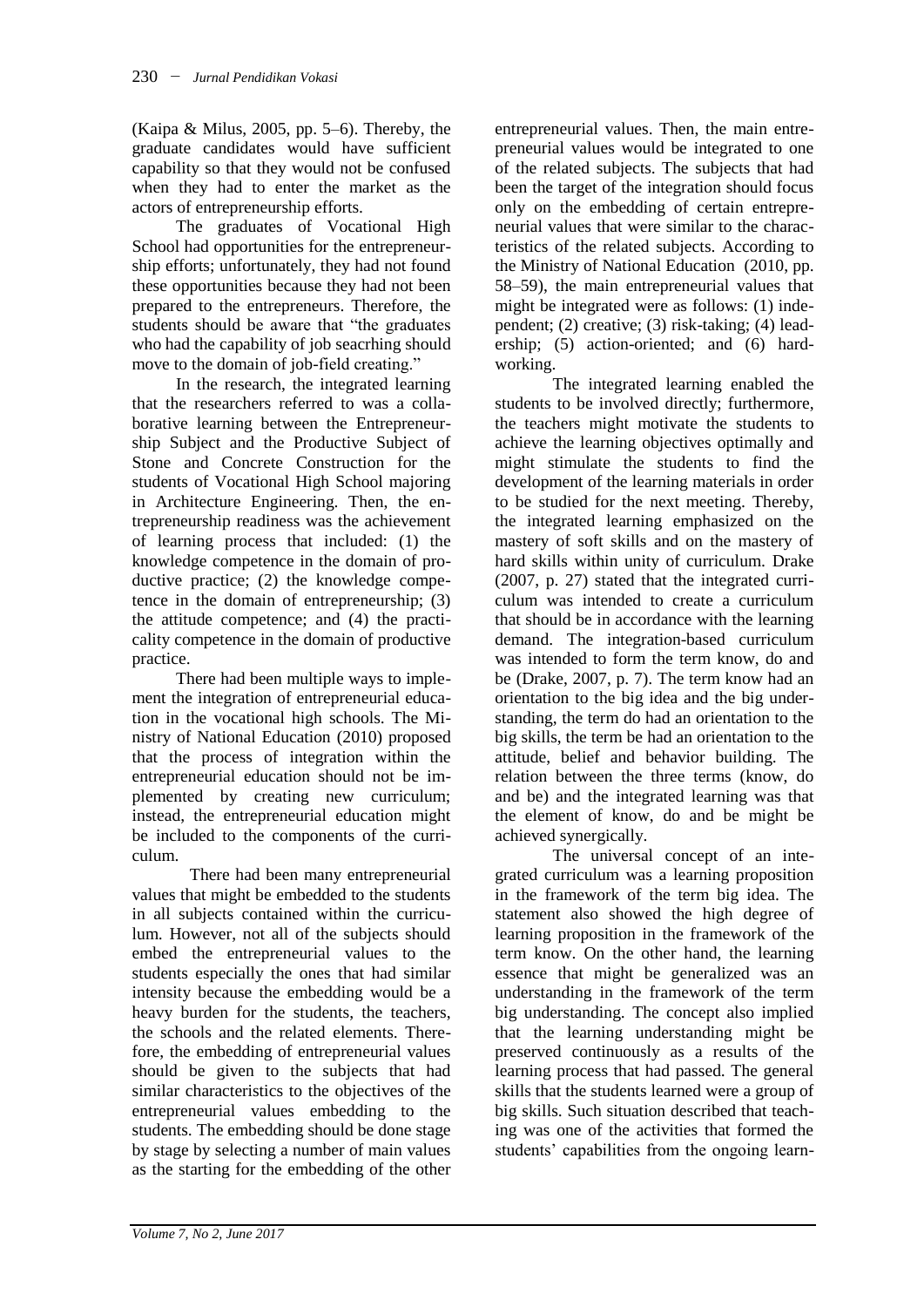ing process. As a result, the term do had always been related to the term know.

The learning achievements in the aspect of values was identified as a part of the term be. If the teacher would like to put the term be in the students, then he or she would implement the value as the curriculum guideline. If the teachers who would like to put the values in the students, then they should continuously strengthen the students knowledge by means of learning process that put a high priority on the aspect of behavioral values.

There were two approaches for integrating the elements of a subject from a curriculum into a school of discipline, namely: (1) Connected model; and (2) Nested model.



Connected Model Nested model model

# Figure 1. The Integration Model of the Subject to the Curriculum

The connected model was an integration approach that emphasized the elements of interconnectedness from each of the subjects and the teaching materials such as the interconnection from one topic to another, the interconnection from one concept to another, the interconnection from one skills to another and the interconnection from the subjects to the job field in the present time and in the future. Several advantages that the first model had were as follows: (1) the students attained understanding form a comprehensive learning; and (2) the students had a process of value internalization and of meaningful learning. On the other hand, the weakness that the first model had was that not all of the integrations in the schools of many disciplines might be form by the implementation of the model.

On the other hand, the nested model was an integration approach that had an orientation on the achievement of multiple skills in each of the subject matters as well as the multiple targets on the learning achievements. The development of the model em-

pashized on the design by involving the combination of the elements that might not be forced and the element combinations would lead to the easiness for the students in accomplishing their learning tasks. Several advantages that the nested model had were as follows: (1) the learning experience was formed by means of achievement of the opportunity that had been set; (2) the variation of the students' learning achievements became wider and various; (3) the teachers individually might develop the integration materials according to the students' needs; and (4) the approach was very suitable for the teachers in terms of developing the students' thinking capabilty and the students' collaboration in the learning process because the learning activities were implemented without any force. On the contrary, the weaknesses of the approach were as follows: (1) the students were frequently confused because they had to achieve multiple targets; and (2) the scales of priority that the students should achieve became unclear and not focused.

Based on the two approaches, namely the connected model and the nested model with the strengths or the advantages and the weaknesses, the development of integrated entrepreneurship learning in order to build the students' readiness in performing the entrepreneurship would be very suitable by means of the combination of both approaches. The reason was that the connected model might form the integrated entrepreneurship learning in the productive domain and the learning process in the productive domain would be more meaningful by means of the strengthening in the hard skills. The emphasize of the interconnectedness in the model was found between the formation of the students' entrepreneurial readiness and the hard skills that the students possessed in the each topic, concept, skill and job field in the present time and in the future.

Readiness was a psychological condition in which an individual had been ready to perform a reaction as an impact of an action. In the Dictionary of Education compiled by Good (1973), he provided a limitation as follows: "Readiness: willingness, desire and ability to engage in a given activity, depending on the learner's level of maturity, previous experience, and mental and emotional set." The limitation might be defined as a willing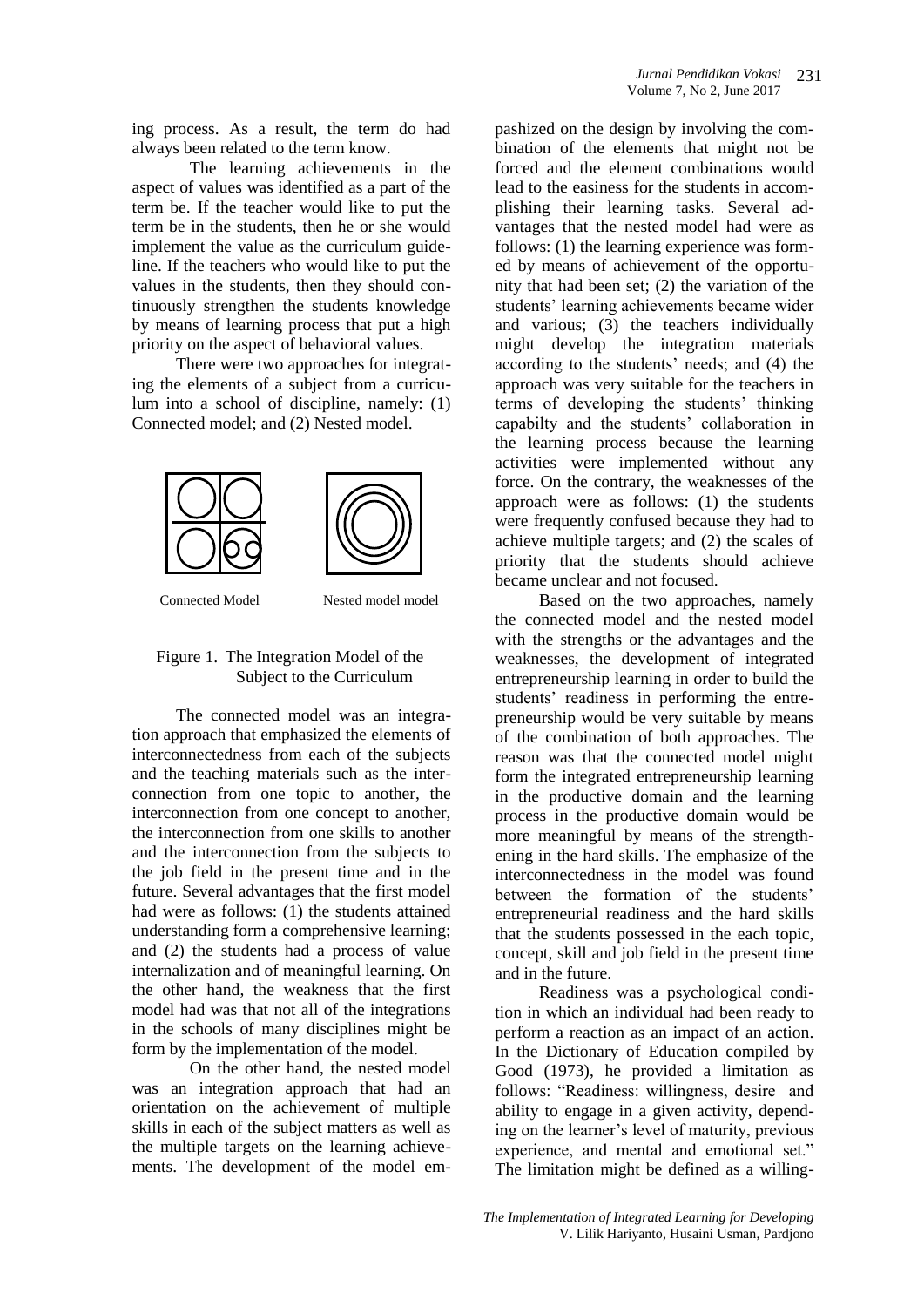ness that appeared within one's self altogether with the desire and the wish within an effort to pursuit certain activities. Such encouragement was personal and dependent on the level of maturity, past experience, mental condition and learner emotion.

Meanwhile, the maturity formed the character and the strength in one's self to perform a reaction with certain manners (Soemanto, 2003, pp. 192–197). The meaning was that an individual's maturity was personal strength and charactertistics and the maturity enabled the individual to adapt himself or herself to the environment and to solve the problems that he or she encountered. The readiness of one's maturity development was heavily demanded in each learning process that an individual experienced.

Thorndike (Hilgard & Bower, 1975, p. 32) stated that man's learning if fundamentally the action of the laws of readiness exercise, and effect. The definition implied that the fundamental behavior within a learning process that a human experienced should fulfill the law of preparation, training and impact. Hilgard & Bower (1975, p. 33) argued that the satisfaction as well as the failure was dependent on the individual's readiness in accepting or in denying the incoming responses. In this case, the readiness tended to be defined more as a form of selfpreparation in order to accept orto deny something (reinforcement) that had been learned including the individual's ability to put himself or herself in relation to the physical and the mental readiness.

Regarding the term entrepreneurship, the term entrepreneurship in *bahasa Indonesia* would be translated as *wirausaha*. The term *wirausaha* was derived from two words namely *wira*, meaning a brave person that could be made as a main role model, and *usaha*, meaning a hardwork in order to attain or to generate something. As a result, the researchers might conclude that *wirausaha* or entrepreneurship was an person or an individual that had creativity and high enthusiasm in working and in achieving the success in his or her business.

According to Princes (2004, p. 11), entrepreneurs referred to the people who always worked hard and who were creative in searching for the business opportunities, in taking on the existing opportunities and in

manipulating the creation of alternative opportunities as new opportunities with the factors of competitive edge. Say (Princes, 2004, p. 76) defined the entrepreneurs as,"a person who shifts economic resources outs of an area of lower productivity into an area of higher productivity and higher yield." In other words, these people changed the economic sources with low productivity into theones with high productivity. In addition, Zimmerer & Scarborough (2008, p. 5) proposed the definition of entrepreneurs as follows: an entrepreneur is one who creates a new business in the face of risk and uncertainty for the purpose of achieving profit and growth by identifying opportunities and assembling the necessary resources to capitalize on those opportunities.

The definition was that an entrepreneur was a person who create a new business opportunity by overcoming the risk and the uncertainty with an objective of earning profit and development by means of identifying the opportunities through the necessary resources in order to gain the benefit (the opportunity). The understanding was that the main role of an entrepreneur in making changes was not on how to do something better but, instead was on how to something differently. In other words, an entrepreneur was an innovator and a creator who dared to take risks by calculating the existing opportunities.

On the other hand, the definition of entrepreneurship was an activity of organizing multiple production factors that had been led by an entrepreneur in order to be a profitable economic activities as a form of his or her return upon the risk-taking. The definition had been based on a statement by Suryana (2006, p. 14) which stated that, "entrepreneurship is the result of a disciplined, systematic process of applying creativity and innovation to solve the problems and to exploit opportinuties that people face everyday." The statement implied that entrepreneurship was a result of discipline and of a process of applying creativity and innovation systematically in order to benefit and to resolve the problems that had been encountered everyday. According to the Appendix of the Presidential Instruction of Republic Indonesia Number 4 Year 1995 on June  $30<sup>th</sup>$ , 1995 (Presiden Republik Indonesia, 1995): Entrepreneurship was the enthusiasm, the attitude, the behavior and the capability of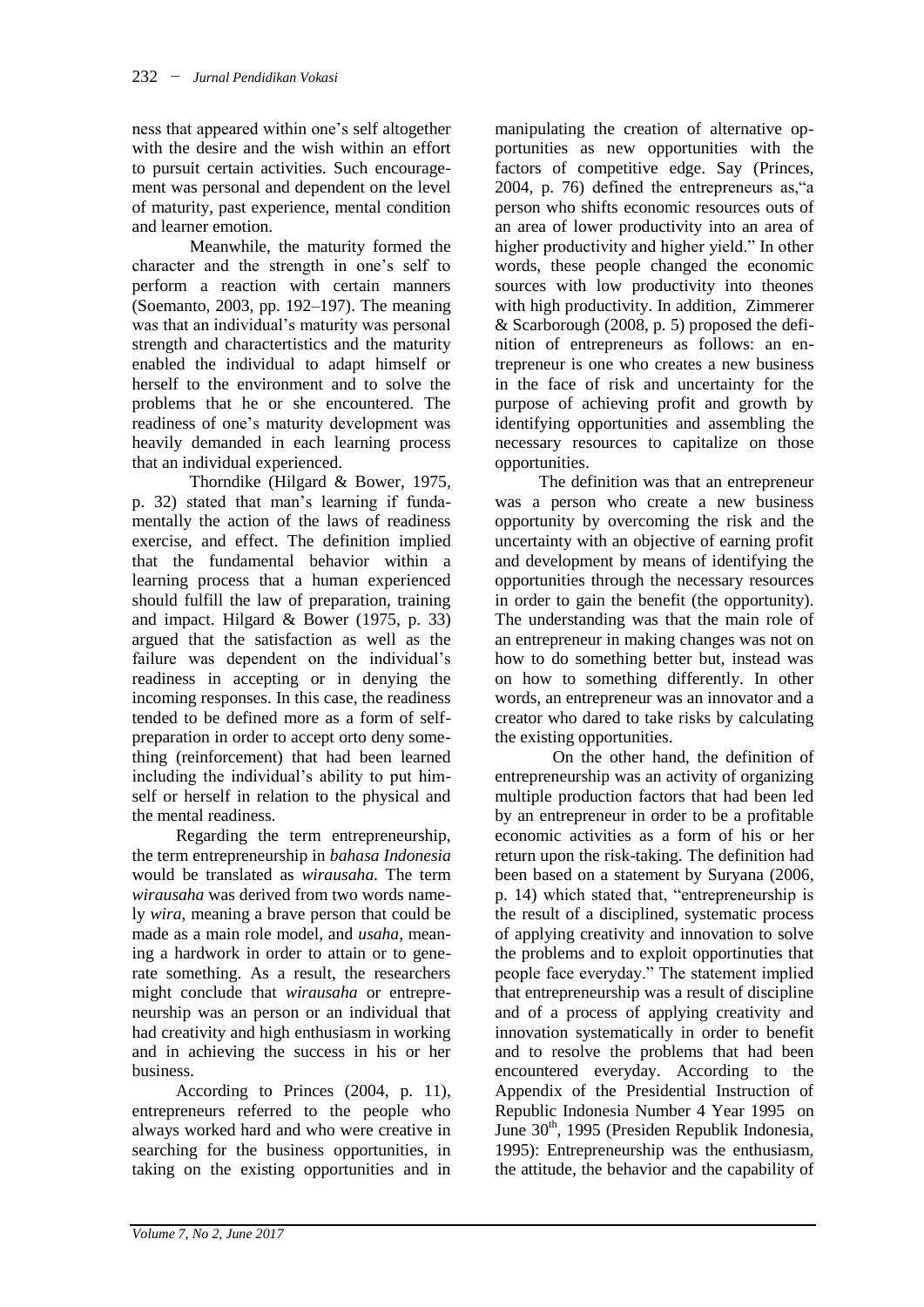an individual in handling a business or an activity that led to the efforts of searching for, creating and implementing the job procedures, the technology and the product by improving the efficiency in order to provide a better service or in order to gain a bigger profit.

The Relationship between the Definition of Entrepreneurship and the Students' Readiness in Implementing the Entrepreneurial Efforts. The maturity that the students of vocational high schools possessed, then, would develop the mental capacity and would influence the learning activity as well as the readiness to enter job field after having been graduated. According to Finch & Crunkilton (1999, p. 75), "the mayor goal vocational instruction is to prepare students for successful employment in the labor market;" the statement implied that the educational objective in the vocational high schools was to prepare the students to be succesful workers in the job field. Therefore, the graduates of vocational high schools were expected to be able and to be ready as successful workers in the employment both as employees or as entrepreneurs. The students of vocational high schools who had achieved maturity, namely the ones who had been 17-18 years old, had been ready to go to work and to perform te entrepreneurial efforts be-cause during their adolescent period they had been preparing themselves to join the employ-ment and one of the preparations included to be the entrepreneurs. In addition, the re-searchers found that people who were around 16-19 years old had been justified to perform their jobs; they had already had readiness both physically and psychologically for performing their jobs.

The entrepreneurship readiness, in relation to the students of vocational high schools as the entrepreneurial candidates, was very closed to the educational hierarchy in terms of selecting the appropriate values that should be embedded in the entrepreneurial education. Several reasons that should be considered crefully. Matthoriq, Triwastuti, & Hidayah (2009) stated that vocational high schools had an irreplacable role in creating the atmosphere of entrepreneurship. The reason was that: (1) vocational high schools were the educational level that might be reached by most of the people with multiple economic background; (2) vocational high schools were a formal educational institution that had been develop-

ed in order to generate the ready-to-work generations and, thereby, the students and/or the graduates were perceived to be ready to work in the moderate level of employment or to be the staffs with moderate capability (*pelaksana madya*) who had technical skills and capabilities as well as a thinker; and (3) the Government by means of the Directory of Vocational High School Coaching had already committed to develop the entrepreneurial training and education for the students of vocational high schools throughout Indonesia.

The importance of entrepreneurial education for the students of vocational high schools had actually been realized by many parties. In fact, in several regions there had been vocational high schools that put on the label of entrepreneurship and that proclaimed the entrepreneurial enthusiasm as the main part of learning process altogethere in the same time. In addition, these vocational high schools also included the entrepreneurial subjects in the curriculum. However, the entrepreneurial subjects seemed to be normative and only paid attention to two aspects namely the attitude and the skils. The normative entrepreneurial subjects of course made the students to be less responsive and less tough in overcoming the problems that relatively new. As a result, the students tended to pursuit the high values but they had poor understanding toward the substances of the entrepreneurial subjects. Therefore, there should be a new concept of entrepreneurial education that paid attention to the three educational aspects namely knowledge, attitude and skill altogether with the education of hard skills and soft skills.

Based on the statements, the term readiness in the research might be defined equally to that of the term capability. On the other hand, capability was viewed as a part of elements within the three domains namely the cognitive, the affective and the psychomotoric domains Edward, (1982). The opinion was in accordance with the educational system in Indonesia that regarded the learning participants as a complete individual. Thereby, people had already understood the importance of knowledge, skills, attitudes and values both for the students as the labor candidate and for the graduates that had been working. In accordance with the educational objectives that had been explained previously, the entrepreneurial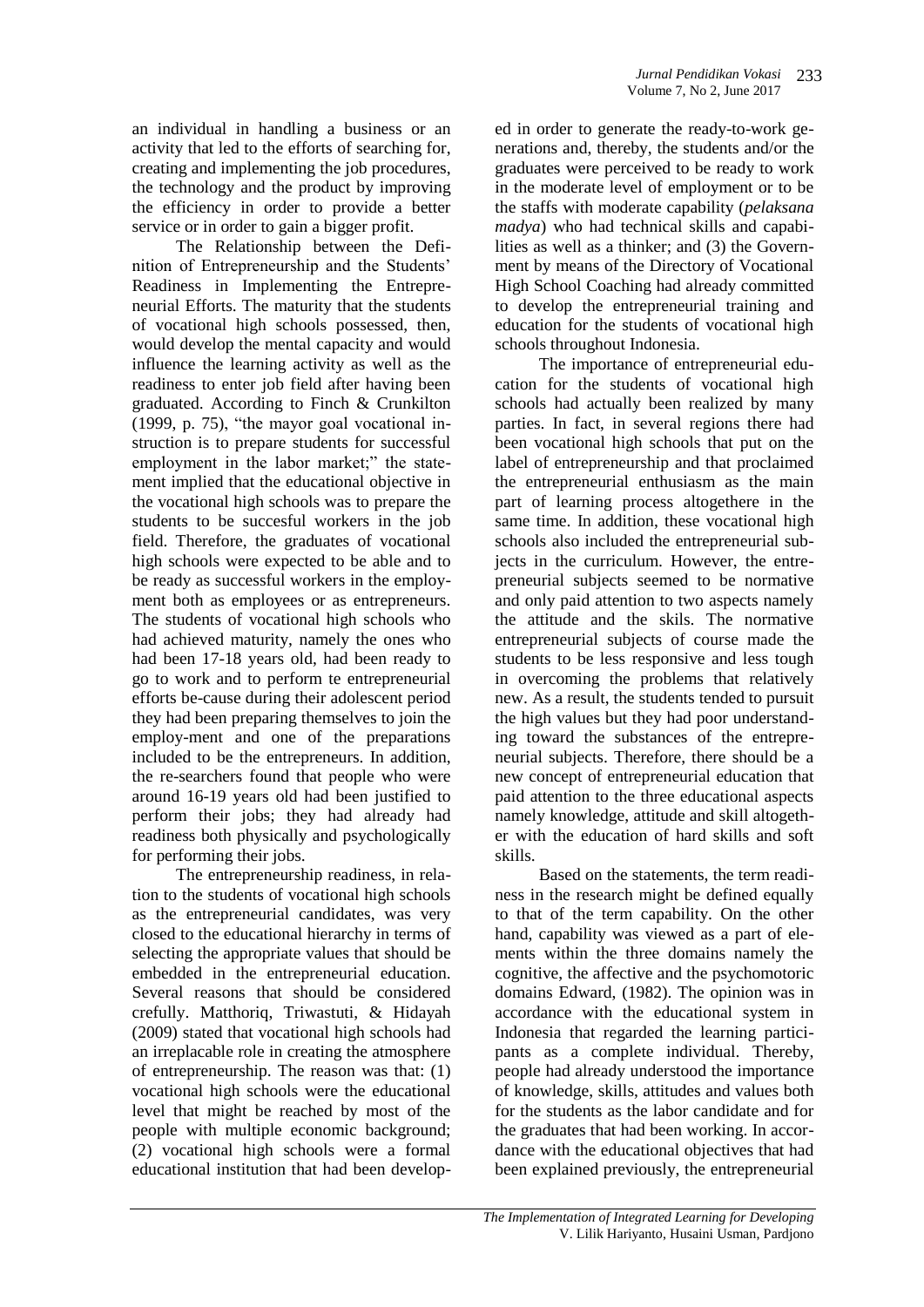readiness in the research was as equally as the capability for the job equipment. A student might be said as an entrepreneur if he or she had already had capabilities that included certain aspects of knowledge, skills and attitudes according to his or her domain of skills.

The ability might be measured by means of assessment activities that were conducted in the classroom. The assessment was a form teacher activities in relation to the decision making about the competence achievements or the learning results of the learning participants who attended certain learning process. Therefore, there should be necessary data as the reliable information that would be made as the foundation in the decision-making process. In this case, the decision was related to the success or the failure of the learning students in achieving a competence.

Recalling the knowledge, the skills, the attitudes and the values that the students had basically attained in the learning process, the entrepreneurial readiness in the research was related to the learning results of the students in the cognitive, affective and psychomotoric domains. On the other hand, the learning objectives of vocational education was closely related to the business domain; therefore, such dynamic had been in accordance with the theory proposed by Thorndike, saying that the learning results might be transferred if the learning experiences in the schools contained the elements that were identical to those of the problems in the daily life within the community (Mappa, Achsin, & La Sulo, 1984).

Some of the research problems would be formulated by the researchers as follows: (1) how significant was the level of integrated learning effectiveness in developing the entrepreneurial readiness of the vocational high school students from the teachers' perspective? (2) how significant was the level of integrated learning effectiveness in developing the entrepreneurial readiness of the vocational high school students from the teachers' perspective? (3) how significant was the level of integrated learning implementation in developing the entrepreneurship readiness of the vocational high school students? (4) how significant was the level of teachers' activeness in developing the entrepreneurship readiness of the vocational high school students? (5) how significant was the level of students' activeness in developing the entre-

preneurship readiness of the vocational high school students? (6) how significant was the level of entrepreneurship readiness in the students of vocational high schools?

The objectives of the research was: (1) to find the level of integrated learning effectiveness between the entrepreneurial subjects and the practical subjects of stone and concrete construction; (2) to find the level of integrated learning effectiveness between the entrepreneurial subjects and the practical subjects of stone and concrete construction; (3) to find the level of teachers' and students' activeness toward the implementation of integrated learning between the entrepreneurial subjects and the practical subjects of stone and concrete construction; and (4) to find the level of students' entrepreneurial readiness within the context of vocational high schools in the integrated learning process between the entrepreneurial subjects and the practical subjects of stone and concrete construction.

The advantages of the research were as follows: (1) theoretically, the research was expected to provide contribution in the form of review on the integrated learning between the entrepreneurial subjects and the practical subjects of stone and concrete construction in order to develop the entrepreneurial readiness within the students of Vocational High Schools majoring in the Stone and Concrete Construction Engineering Study Program; and (2) practically, the research was expected to be implemented in the learning process and to give suggestions to: (a) the teachers in order to develop better learning culture and enthusiasm, (b) the students in order to develop better learning culture and enthusiasm so that they would be encouraged to benefit the available learning facilities in order to gain more learning experiences in combining the knowledge, the skills and the attitudes under the actual demands in the business domain, (c) the vocational high schools in order to be made as the guidelines in the learning implementation that had orientation toward the students' readiness in performing the entrepreneurial efforts and (d) to the business domain in order to assist the preparation of young, reliable and well-qualified entrepreneurs so that these entrepreneurs might contribute something to the improvement of the family, the nation and the country economic background.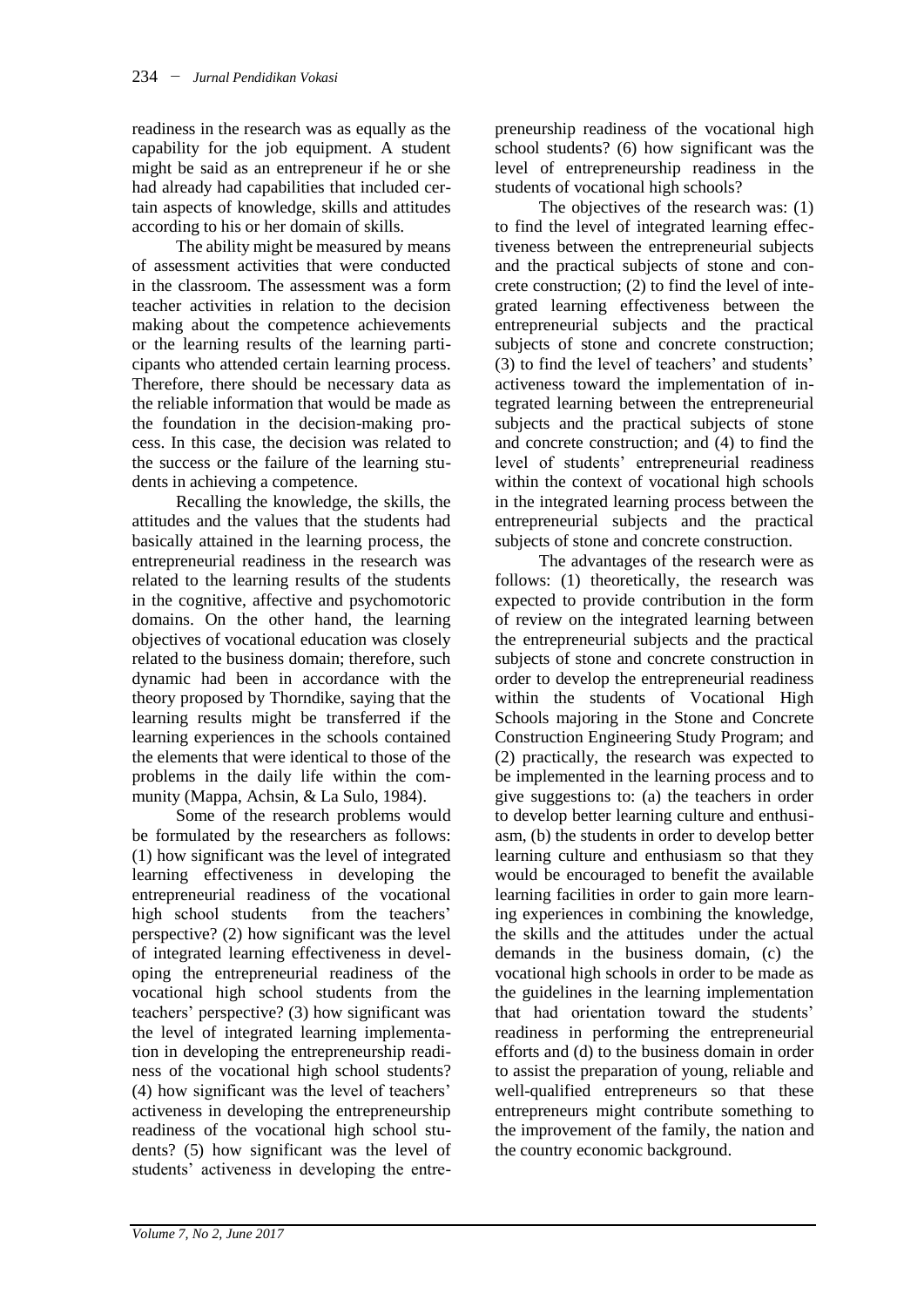### **RESEARCH METHOD**

The researcher implemented the research and development approach in performing the investigation within the research and the approach had an orientation toward the product development. Borg & Gall (1989) stated the research and development approach would generate certain products. In the research, the product would be the integrated learning process that might be implemented in the vocational high schools.

The research period was January 2013 – February 2013 and, during the period, the researchers observed the implementation of integrated learning in the class. Then, the research site was 2 Pengasih Kulonprogo State Vocational High School.

The research targets/subjects were the students of Grade XI Stone and Concrete Construction Engineering 2 Pengasih Kulonprogo State Vocational High School.

The research procedures were divided into two stages as follows: (1) the pre-learning implementation stage that included: (a) the preparation of research instruments that had been validated; (b) the perception establishment toward the materials of integrated learning among the teachers and the related elements; and (c) the preparation of learning facilities; (2) the learning implementation stage that included: (a) the entrepreneurial learning; (b) the practical learning of stone and concrete construction engineering; and (c) the evaluation.

The research data covered: (1) the effectiveness of integrated learning from the perspective of the teachers and the students that was measured based on the following indicators: (a) accuracy, (b) stability, (c) objectivity, (d) practicality and (e) language use; (2) the implementation of integrated learning that was measured based on the following indicators: (a) general implementation, (b) planning and objective, (c) interaction, (d) learning materials, (e) reading materials, (f) assignments, (g) assessment/evaluation, (h) teachers and (i) language use; (3) the level of teachers' activeness that was measured based on the following indicators: (a) introduction, (b) main activities, (c) conclusion and (d) language use; (4) the level of students' activeness that was measured based on the following indicators: (a) concentration during the learning process, (b) note-taking, (c) asking questions, (d) answering questions (from the teachers), (e) proposing opinions and (f) language use; and (5) the level of students' entrepreneurial readiness that was measured based on the competence achievements in the domain of knowledge, skills and attitudes.

Within the research, the data analysis was performed in a descriptive-qualitative manner by providing logical narratives according to the research objectives. In addition, the data that had been gathered by means of research instruments then would be analyzed qualitatively and quantitatively.

### **RESULTS AND DISCUSSIONS**

The effectiveness of integrated learning from the perspective of the teachers was investigated within the data gathering process and the researchers selected three teachers, consisting of two productive teachers and one entrepreneurial teachers, to be the respondents. The data gathering process was performed by implementing the assessment instruments and the instruments were distributed in each meeting. In total, there were four occasions where the researchers distributed the instruments with the following arrangement: (1) at the end of the third meeting; (2) at the end of the seventh meeting; (3) at the end of the tenth meeting; and (4) at the end of the thirteenth meeting. From the results of the analysis, the researchers drew the conclusions in the following tables.

The level of integrated learning effectiveness from the perspective of the students was measured by the students themselves. The researchers selected four students to be the assessors randomly and these students were the members of the learning groups in the schools. The aspects that the students observed were directed to the statement items that had been developed from the indicators that had been planned. The measurement was performed in the teaching-learning activities for four occasions namely: (1) at the end of the third meeting; (2) at the end of the seventh meeting; (3) at the end of the tenth meeting; and (4) at the end of the thirteenth meeting.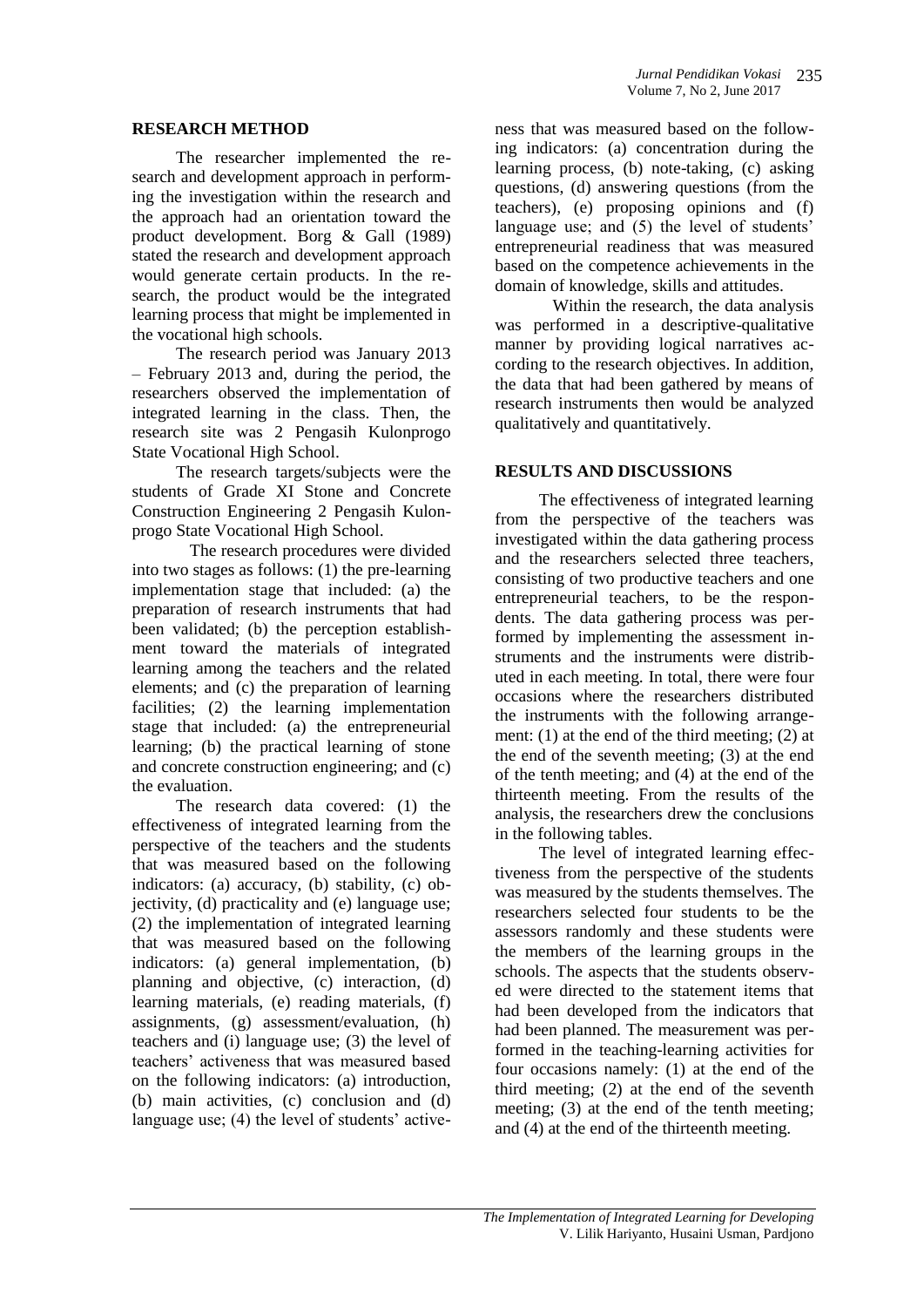|                |                         | <b>Results of Assessment</b>       |                     |                                    |                     |       |                                     |                                     |                     |  |  |
|----------------|-------------------------|------------------------------------|---------------------|------------------------------------|---------------------|-------|-------------------------------------|-------------------------------------|---------------------|--|--|
| N <sub>0</sub> | Aspect of<br>Assessment | At the end of the $3rd$<br>meeting |                     | At the end of the $7th$<br>meeting |                     |       | At the end of the<br>$10th$ meeting | At the end of the<br>$13th$ meeting |                     |  |  |
|                |                         | Mean                               | Criteria            | Mean                               | Criteria            | Mean  | Criteria                            | Mean                                | Kriteria            |  |  |
|                | Overall                 | 69,00                              | Very<br>effective   | 76,50                              | Very<br>effective   | 78,00 | Very<br>effective                   | 78,50                               | Very<br>effective   |  |  |
| 2              | Appropriateness         | 17,50                              | Very<br>appropriate | 18,50                              | Very<br>appropriate | 19,50 | Very<br>appropriate                 | 20,00                               | Very<br>appropriate |  |  |
| 3              | Continuity              | 12,00                              | Very<br>continuous  | 14,00                              | Very<br>continuous  | 13,50 | Very<br>continuous                  | 13,00                               | Very<br>continuous  |  |  |
| 4              | Objectivity             | 13,50                              | Very<br>objective   | 13,50                              | Very<br>objective   | 14,50 | Very<br>objective                   | 14,50                               | Very<br>objective   |  |  |
| 5              | Practicality            | 14,50                              | Practical           | 17,50                              | Practical           | 17,00 | Practical                           | 17,00                               | Practical           |  |  |
| 6              | Language Use            | 11,50                              | Very good           | 13,00                              | Very good           | 13,50 | Very good                           | 14,00                               | Very good           |  |  |

Tabel 1. The Assessment Results on the Integrated Learning Effectiveness from the Perspective of the Teachers



Figure 2. The Diagram of Assessment Results on the Integrated Learning Effectiveness from the Perspective of the Teachers

|                | Aspects of<br>Measurement | <b>Note</b>                        |                   |                                    |                     |                                        |                     |                                     |                     |  |
|----------------|---------------------------|------------------------------------|-------------------|------------------------------------|---------------------|----------------------------------------|---------------------|-------------------------------------|---------------------|--|
| N <sub>0</sub> |                           | At the end of the<br>$3rd$ meeting |                   | At the end of the $7th$<br>meeting |                     | At the end of the<br>$10^{th}$ meeting |                     | At the end of the<br>$13th$ meeting |                     |  |
|                |                           | Mean                               | Criteria          | Mean                               | Criteria            | Mean                                   | Criteria            | Mean                                | Kriteria            |  |
|                | Overall                   | 72,00                              | Effective         | 74,80                              | Very<br>effective   | 76,80                                  | Very<br>effective   | 77,30                               | Very<br>effective   |  |
|                | Appropriateness           |                                    | 18,25 Appropriate | 20.00                              | Very<br>appropriate | 20,50                                  | Very<br>appropriate | 20,75                               | Very<br>appropriate |  |
| 3              | Continuity                | 12,50                              | Continuous        | 12,75                              | Continuous          | 13.50                                  | Very<br>continuous  | 13,25                               | Very<br>continuous  |  |
| 4              | Objectivity               | 13,00                              | Very<br>objective | 13,25                              | Very<br>objective   | 13,25                                  | Very<br>objective   | 13,50                               | Very<br>objective   |  |
|                | Practicality              | 16,50                              | Practical         | 16,50                              | Practical           | 17,00                                  | Practical           | 17,25                               | Practical           |  |
| 6              | Language Use              | 11,75                              | Good              | 12,25                              | Good                | 12,50                                  | Good                | 12,50                               | Good                |  |

Tabel 2. The Assessment Results on the Integrated Learning Effectiveness from the Perspective of the Students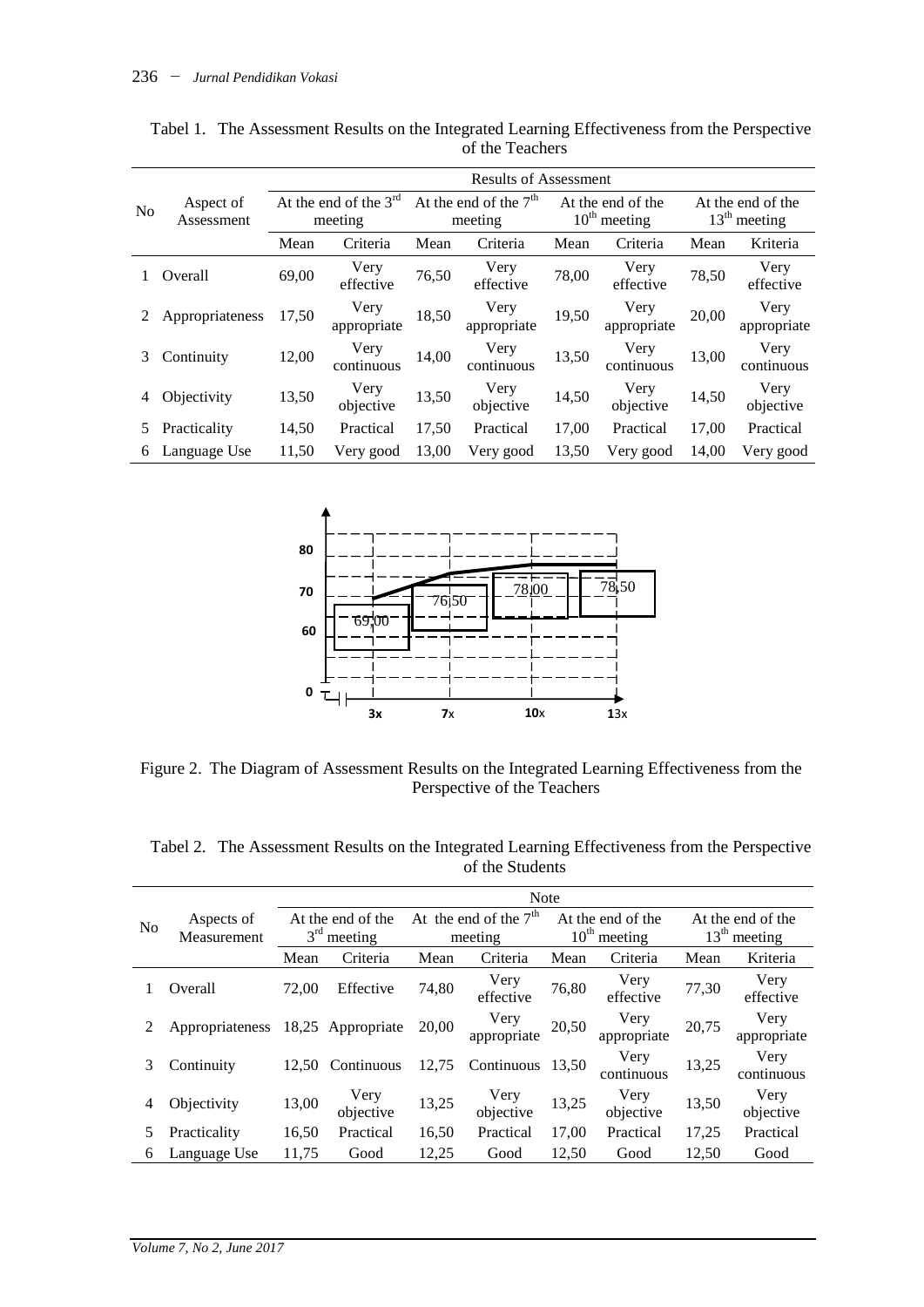

Figure 3. The Diagram of the Results of Integrated Learning Effectiveness Measurement from the Perspective of the Students

|                |                              | <b>Results of Assessment</b>      |                 |        |                 |                  |                 |  |  |  |
|----------------|------------------------------|-----------------------------------|-----------------|--------|-----------------|------------------|-----------------|--|--|--|
| N <sub>0</sub> | <b>Aspects of Assessment</b> | LP <sub>1</sub> , LP <sub>2</sub> |                 |        | LP3, LP4        | LP 5, LP 6, LP 7 |                 |  |  |  |
|                |                              | Mean                              | <b>Criteria</b> | Mean   | <b>Criteria</b> | <b>Mean</b>      | <b>Criteria</b> |  |  |  |
|                | Overall                      | 144.00                            | Good            | 144.00 | Good            | 150,00           | Very Good       |  |  |  |
|                | General implementation       | 22,50                             | Good            | 23,00  | Good            | 25,00            | Good            |  |  |  |
| 3              | Planning and objective       | 19,00                             | Good            | 18,50  | Good            | 19,50            | Very Good       |  |  |  |
| 4              | Interaction                  | 15,50                             | Good            | 17,00  | Good            | 17,50            | Good            |  |  |  |
| 5              | Learning materials           | 10,00                             | Good            | 10,00  | Good            | 10,00            | Good            |  |  |  |
| 6              | Reading materials            | 10,50                             | Good            | 10,00  | Good            | 10,00            | Good            |  |  |  |
| 7              | Assignments                  | 9,00                              | Good            | 9,00   | Good            | 9,50             | Good            |  |  |  |
| 8              | Assessment                   | 16,50                             | Good            | 16,00  | Good            | 16,50            | Good            |  |  |  |
| 9              | <b>Teachers</b>              | 29,00                             | Good            | 29,50  | Very Good       | 30,00            | Very Good       |  |  |  |
| 10             | Language use                 | 12,00                             | Good            | 10.50  | Good            | 11.50            | Good            |  |  |  |

Tabel 3. The Results of Effectiveness Measurement on the Integrated Learning



Figure 4. The Diagram of Implementation Measurement on the Integrated Learning

Based on the analysis on the effectiveness of integrated learning, both from the perspective of the teachers and of the students, the researchers concluded that in general the implementation of the integrated learning had been in the category of effective to very effective.

The researchers observed the implementation of integrated learning for three times namely: (1) at the end of the first and the second lesson plan (LP); (2) at the end of the third and the fourth lesson plan; and (3) at the end of the fifth and the sixth lesson plan.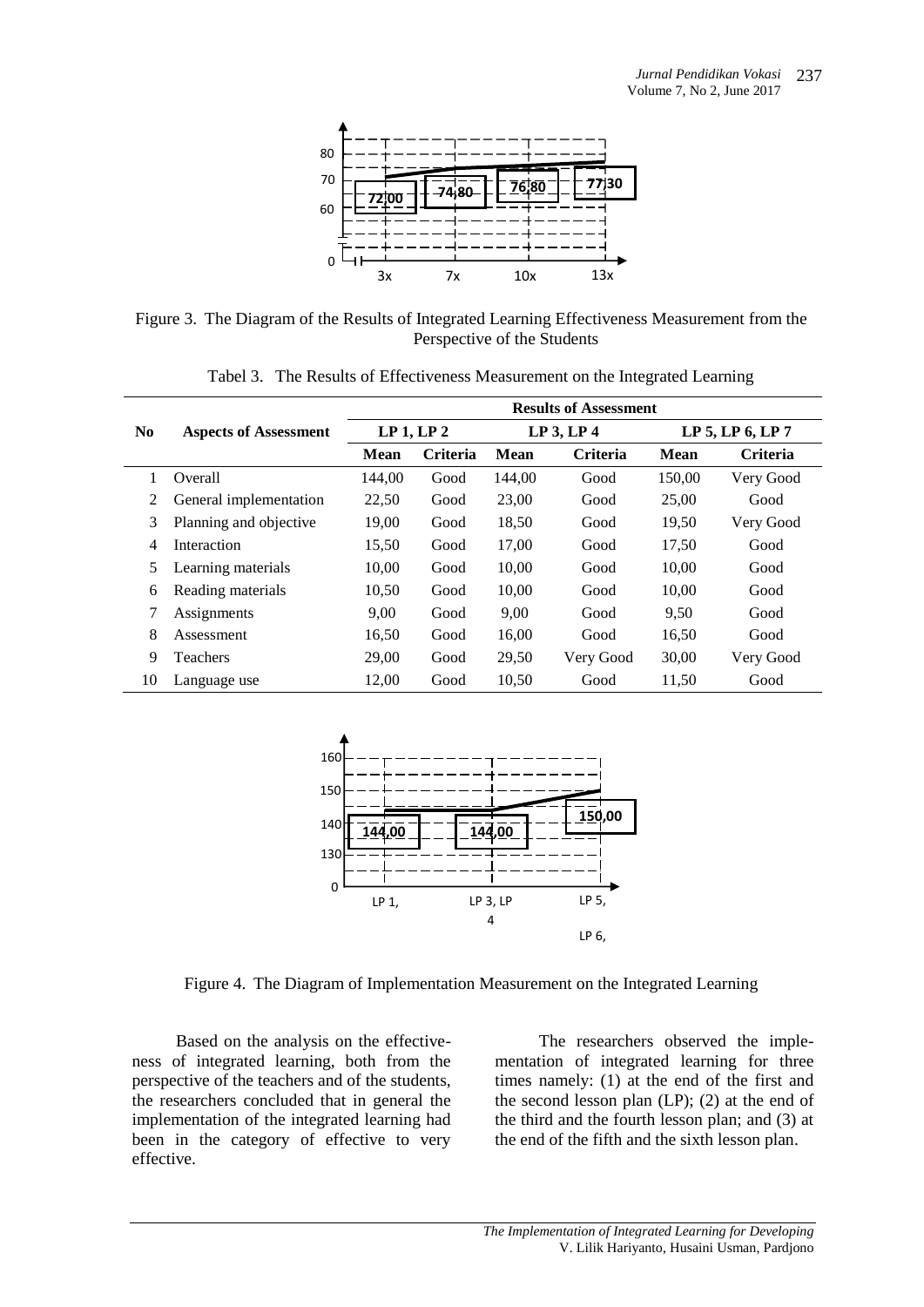The analysis of integrated learning implementation was identical to that of the lesson plans within the teaching-learning process. The results of the analysis showed that the implementation of integrated learning had been under the criteria of good to very good.

The teachers' activities in the integrated learning were the ones involved in the teaching-learning process, that had been directed to the activities that had been mentioned in the already formulated indicators. The observers on the teachers' activities were four university students who had been assigned by the researchers. The observed the teachers' activities, both the productive ones and the entrepreneurial ones, within the teaching process. The proportion of the observers was divided as follows: two university students served as the observers for a productive teacher and the other two university students served as the observers for an entrepreneurial teacher. The data gathering was performed by means of an instrument of teacher activities measurement and was performed for four times namely: (1) at the end of the fourth meeting; (2) at the end of the eighth meeting; (3) at the end of the twelfth meeting; and (4) at the end of the sixteenth meeting. From the results of the analysis, the researcher would like to draw the following conclusion:

Tabel 4. The Results of Teacher Activities Measurement in the Integrated Learning

|    |                           | <b>Note</b>                                     |          |                                    |          |                                               |          |                                     |             |  |
|----|---------------------------|-------------------------------------------------|----------|------------------------------------|----------|-----------------------------------------------|----------|-------------------------------------|-------------|--|
| No | Aspects of<br>Measurement | At the end of the<br>$4^{\text{th}}$<br>meeting |          | At the end of the<br>$8th$ meeting |          | At the end of the<br>$12^{\text{th}}$ meeting |          | At the end of the<br>$16th$ meeting |             |  |
|    |                           | Mean                                            | Criteria | Mean                               | Criteria | Mean                                          | Criteria | Mean                                | Criteria    |  |
|    | Overall                   | 86.80                                           | Active   | 86,80                              | Active   | 89.50                                         | Active   | 90,50                               | Active      |  |
| 2  | Introduction              | 17,30                                           | Active   | 17.30                              | Active   | 18,30                                         | Active   | 19.00                               | Active      |  |
|    | Core activities           | 46,00                                           | Active   | 46,50                              | Active   | 46,80                                         | Active   | 47.80                               | Active      |  |
| 4  | Conclusion                | 12.80                                           | Active   | 12.00                              | Active   | 12.80                                         | Active   | 13,00                               | Very Active |  |
| 5. | Language use              | 10,80                                           | Active   | 11,00                              | Active   | 11,80                                         | Active   | 10,80                               | Active      |  |



Figure 5. The Diagram of Measurement Results on the Teacher Activities in the Integrated Learning

The students' activities in the research were the ones in the implementation of integrated learning and these activities led to the ones that had been stated in the already formulated indicators. The observers of the students' activities were four university students that had been assigned by the researchers. These university students observed the students' activities in attending the integrated learning process. Principally, the observation was focused on the class dynamic. One student served as an observer for a quarter of the students who attended the integrated learning process within the classroom. In this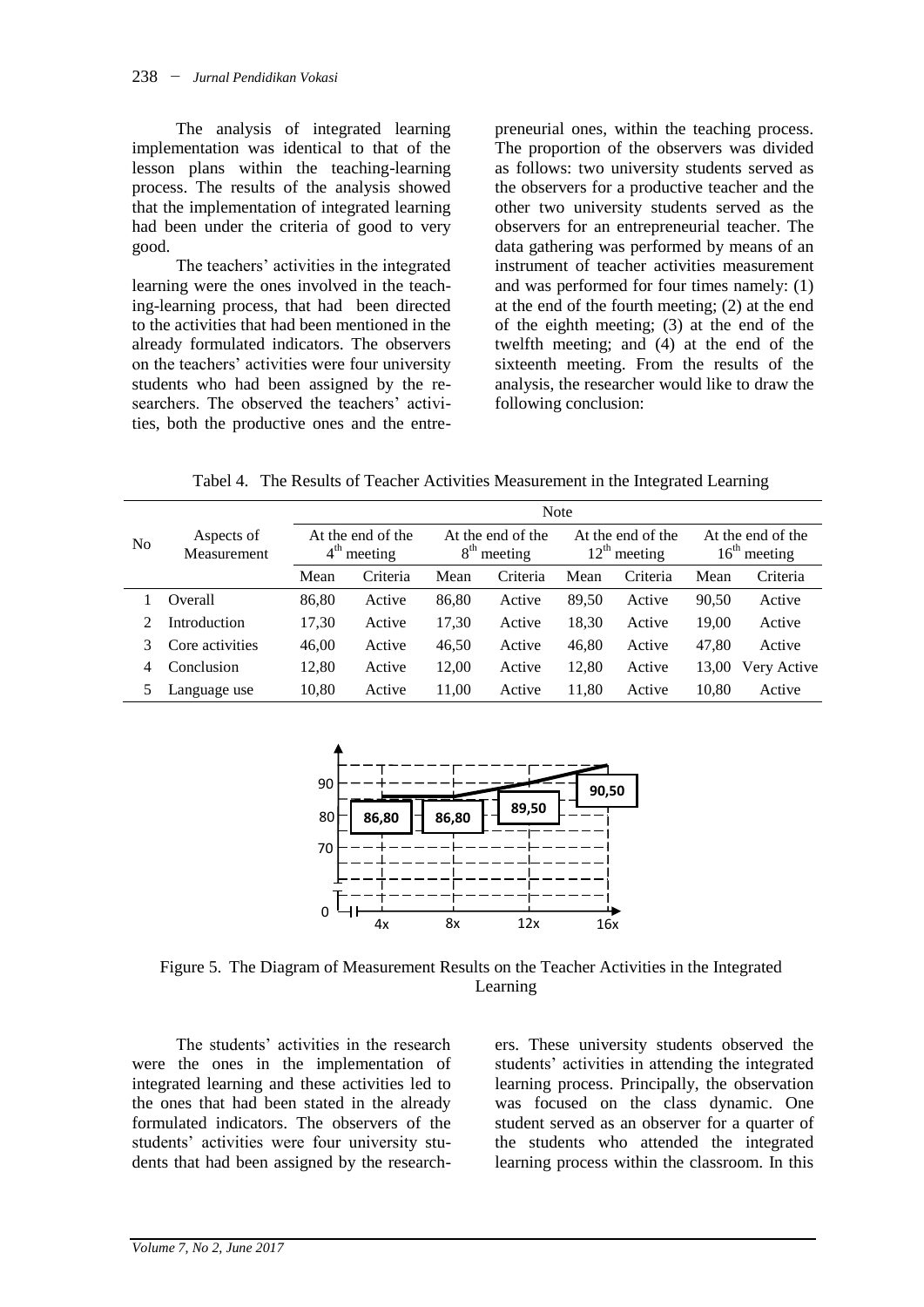case, the quarter of the students were gathered into a working group with 4-5 members for each group. The data gathering was performed toward the students' activities around four times as follows: (1) the first data gathering was performed at the end of the fourth meeting; (2) the second data gathering was performed at the end of the eighth meeting; (3) the third data gathering was performed at the end of the twelfth meeting; and (4) the fourth data gathering was performed at the end of the sixteenth meeting.

Tabel 5. The Results of Students' Activities in the Integrated Learning

|          |                                                      | <b>Results of Measurement</b>      |                 |                                              |                                     |                                     |                 |                                     |                   |  |
|----------|------------------------------------------------------|------------------------------------|-----------------|----------------------------------------------|-------------------------------------|-------------------------------------|-----------------|-------------------------------------|-------------------|--|
| $\bf No$ | Aspects of<br><b>Measurement</b>                     | At the end of the<br>$4th$ meeting |                 | At the end of the<br>8 <sup>th</sup> meeting |                                     | At the end of the<br>$12th$ meeting |                 | At the end of the<br>$16th$ meeting |                   |  |
|          |                                                      | <b>Mean</b>                        | <b>Criteria</b> | <b>Mean</b>                                  | <b>Criteria</b>                     | <b>Mean</b>                         | <b>Criteria</b> | Mean                                | <b>Criteria</b>   |  |
| 1        | Overall                                              | 63,80                              | Active          | 65,30                                        | Active                              | 64.30                               | Active          | 64,50                               | Active            |  |
| 2        | Student<br>concen-<br>tration during the<br>learning | 15,50                              | Active          | 15,50                                        | Active                              | 15,25                               | Active          | 16,00                               | Active            |  |
| 3        | Taking notes                                         | 12,25                              | Active          |                                              | 13,50 Very Active 12,75             |                                     | Active          | 12,75                               | Active            |  |
| 4        | Raising question                                     | 12,00                              | Active          | 13,00                                        | Active                              | 12,75                               | Very Active     | 12,75                               | Very Active       |  |
| 5        | Answering<br>question                                | 9,00                               | Active          | 10,00                                        | Active                              | 10,00                               | Active          | 9,75                                | Active            |  |
| 6        | Proposing opinion                                    | 10.75                              | Active          | 9,75                                         | Active                              | 9.50                                | Active          | 9,75                                | Active            |  |
| 7        | Language use                                         | 13,00                              | Very<br>Active  |                                              | 12,75 Very Active 12,50 Very Active |                                     |                 |                                     | 12.50 Very Active |  |



Figure 6. The Diagram of Measurement Results on the Students' Activities within the Integrated Learning

The entrepreneurial readiness referred to the students' performance or the students' readiness after they attended the integrated learning process. The integrated learning process might be measured from: (1) the performance in the aspects of practical knowledge; (2) the performance in the aspects of entrepreneurial knowledge; (3) the performance in the aspects of entrepreneurial attitudes; (4) the performance in the aspects of horizontal wall-plastering skills (individual); (5) the performance in the aspects of innerangle horizontal wall-plastering skills (individual); (6) the performance in the aspects of outer-angle horizontal wall-plastering skills (individual); (7) the performance in the aspects of various wall-plastering skills; (8) the performance in the aspects of vertical ceramic-pairing skills on the vertical wall (individual); (9) the performance in the aspects of bath-tub and sink ceramic-pairing skills; and (10) the performance in the aspects of business proposal composition. The performance graphic would be described as follows: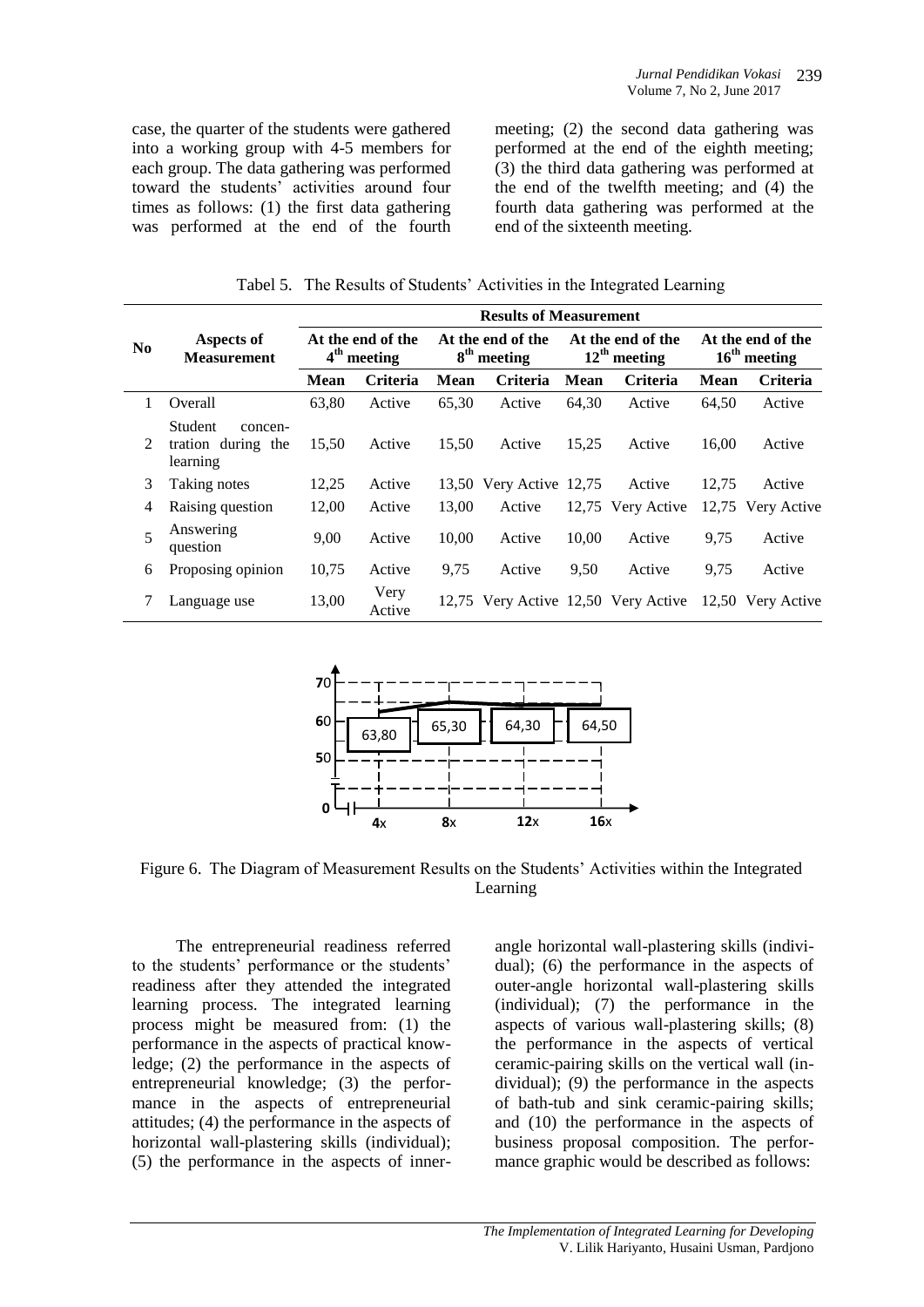

Figure 7. The Achievement Level of the Students' Entrepreneurial Readiness within the Integrated Learning

From the graphic, the histogram in number 11 showed was the average student performance that described the students' entrepreneurial readiness and the students' entrepreneurial readiness was measured based on the values in the histogram number 1 to the histogram number 10. The students' entrepreneurial readiness in average was 79.12, which implied that after attending the integrated learning process the students were considered to be ready for performing the entrepreneurial efforts. The evidence was marked by the fact that the achievement of the learning results in overall exceeded the passing grade that had been stated  $(≥70)$ .

# **CONCLUSIONS**

From the investigations that had been performed, the researchers would like to draw the following conclusions: (1) the implementation of integrated learning had been under the category of effective to very effective both from the perspective of the teachers and from the perspective of the students; (2) the implementation of integrated learning had been under the category of good to very good; (3) the teachers' and the students' activities in the implementation of integrated learning had been under the category of active to very active; and (4) the level of students' entrepreneurial readiness had been under the category of ready. For the further stage, the integrated learning might be implemented in the future learning process. similarly, the integrated learning might be generalized on the other subjects in order to achieve the characteristics of mutual synergy. Therefore, there should be a good cooperation from the related parties, such as the principal, the educators, the educational staffs and the elements of business domain, in order that they would be aware of the importance that the integrated learning possessed.

The suggestions that the researchers would like to propose were as follows: (1) the researchers would like to suggest that the involved parties such as the teachers, the principal and the practitioners would support the implementation of the integrated learning as an alternative program that might develop the students' entrepreneurial readiness; (2) the integrated learning had been in accordance with the integrated thematic learning since the integrated thematic learning was a form of learning process that deliberately associated several aspects of intra- or inter-subjects and, therefore, the integrated thematic learning should be focused on: (a) the learning participants as the core of the process; (b) the provision of direct experience to the learning participants; (c) the flexibility; (d) the hollisticness, meaning that the integrated thematic learning might be observed and be reviewed from several subjects altogether in the same time; (e) authenticity, meaning that the information and the knowledge that the learning participants attained had been actualized; and (f) activeness, meaning that the learning participants should be directly involved within the learning process starting from the planning, the implementation and the evaluation.